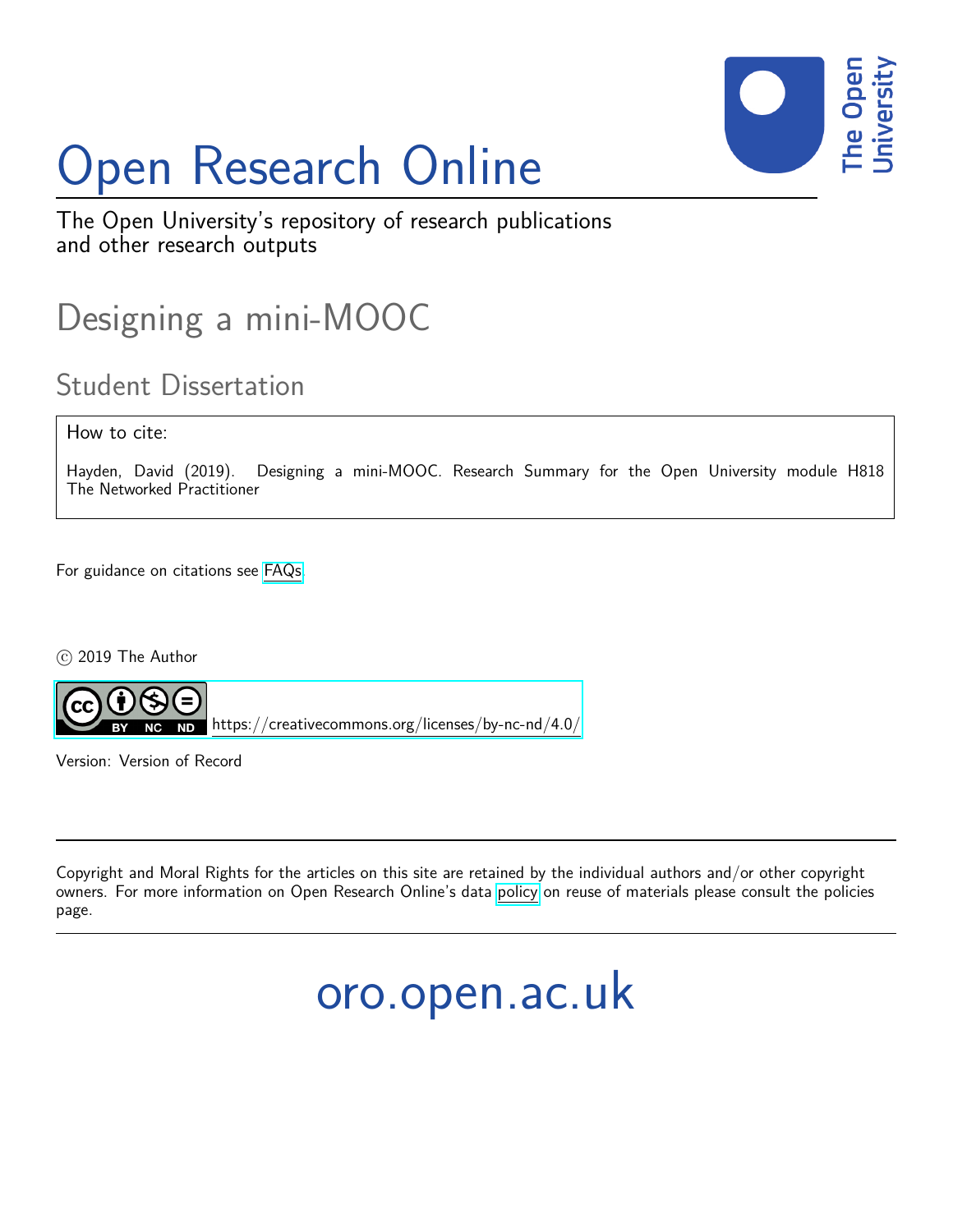

### **SAT: Designing a mini-MOOC (David Hayden)** Cloud created by:

↑ Favourite 369 views 1 favourite **Favourite in the Second Account of the Second Account of Tanguary 2014** 



7 January 2019

This conference session is entitled "Designing mini-MOOC".

 argument for not joining the CIPD back in 2013. Five years later, in September 2018 the On their website the Chartered Institute of Personnel and Development (CIPD) invite learning and development (L&D) practitioners to join them at the "epicentre of L&D." A bold statement given its credibility within sections of the L&D community: Jacobs wrote in his blog a strong twitter conversation from @HR\_Hour, using the hashtag #HRHour, asked about benefits of membership of a professional body. There were some scathing comments about the CIPD in the replies. The gap between the CIPDs ambition and the reality of Jacobs and others experience is huge.

<span id="page-1-0"></span> of what they learn, echoing Spencer's comments (2017) on empower learners. To do this the One of the contact points members and potential members have is through the CIPDs offering of short-courses and qualifications. It wants learners who come on a CIPD event to feel they have had an experience that is worthy of the epicentre comment, and have a degree of control skill of the practitioner leading the intervention has to match the claim offered.

 number of years. Whilst there is no challenge to their content knowledge, the skills required research and thinking. The MOOC will be an opportunity for practitioners to access content Many of the practitioners delivering the CIPDs content have a wealth of experience across a for practitioners to facilitate events has altered as the move from a tutor-led approach to a learner lead approach (Hase and Kenyon 2000, Towards Maturity 2018) is one of the deliverables of the epicentre promise. The CIPD feel they have a duty to support the professional development of those who deliver its programmes, and have access to the latest and be able to share their own insights.

The session will answer three questions about designing the MOOC:

- For what purpose? This will explore further the context drivers for the MOOC
- For whom? This will give a little more insight into the initial audience and the potential wider audience who could access the MOOC
- What is the content? This will offer a taster of the structure and the variety of content available.

| Search                                                                   |
|--------------------------------------------------------------------------|
|                                                                          |
| Log in v Sign up                                                         |
| Username:                                                                |
|                                                                          |
|                                                                          |
| Password:                                                                |
|                                                                          |
|                                                                          |
| Forgotten password                                                       |
|                                                                          |
|                                                                          |
| <b>Tags</b>                                                              |
|                                                                          |
| $+$ Add a tag                                                            |
|                                                                          |
| <b>In Cloudscapes</b>                                                    |
| OU H818 'The Networked<br><b>Practitioner' Online Conference</b><br>2019 |
| + Add to a Cloudscape                                                    |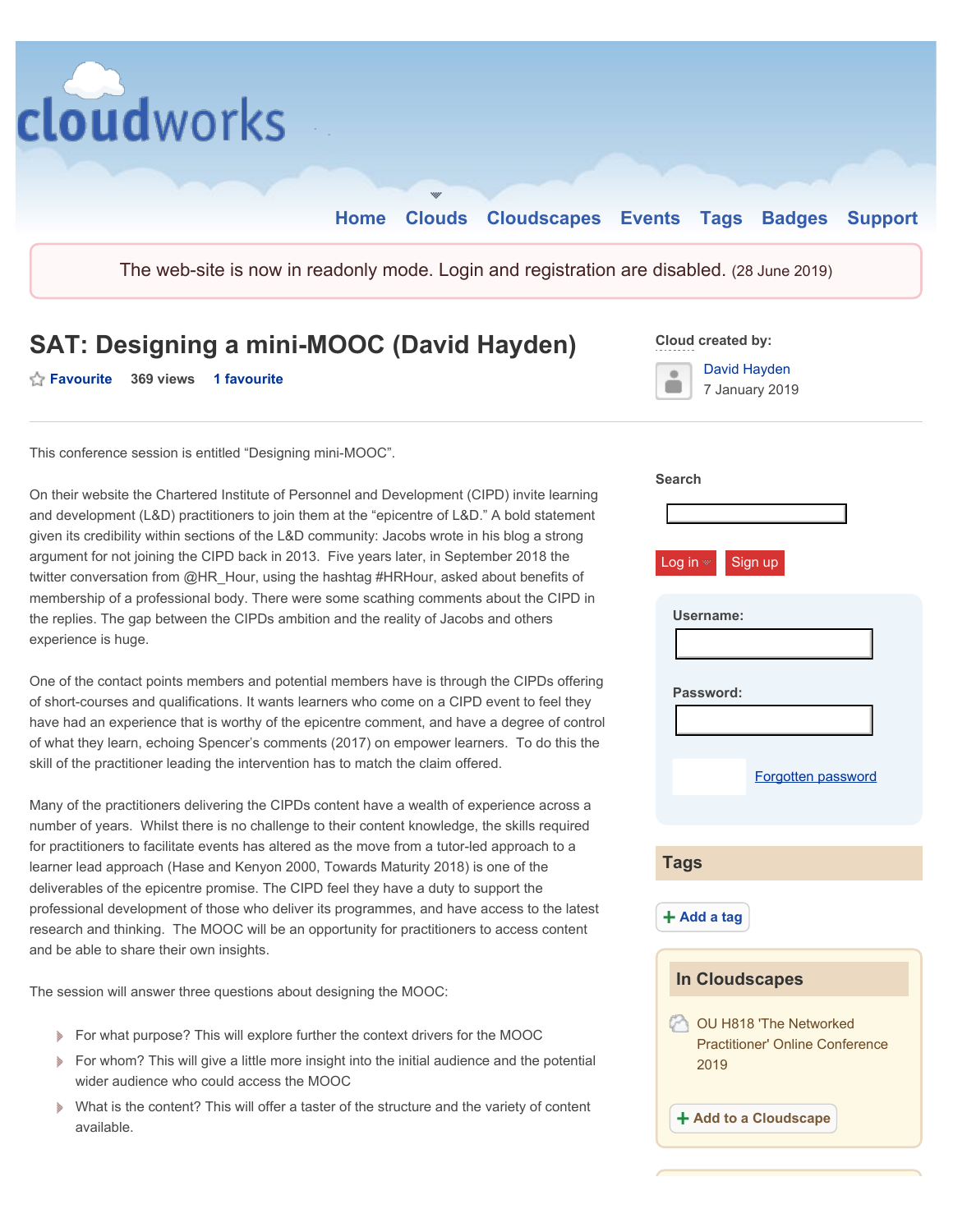#### References

@HR\_Hour #HRHour (2018) 20 Sept [Twitter] Available at [https://twitter.com/HR\\_Hour/status/1042858434079543296\(Accessed](https://twitter.com/HR_Hour/status/1042858434079543296(Accessed) 5 Jan 2019)

CIPD (nd) 'Join us at the epicentre of learning and development' [Online] Available at [https://www.cipd.co.uk/learn/people-development-epicentre\(Accessed](https://www.cipd.co.uk/learn/people-development-epicentre(Accessed) 3 Jan 2019)

 Hase S, and Kenyon C, (2000) *From Andragogy to Heitagogy*[Online]. Available at <http://pandora.nla.gov.au/nph>-

wb/20010220130000/http://ultibase.rmit.edu.au/Articles/dec00/hase2.htm(Accessed 31 December 2018)

Jacobs A, (2013) 'Why I won't join the CIPD' 24 May [Blog] Available at [https://lostanddesperate.com/2013/05/24/why-i-wont-join-the-cipd/\(Accessed](https://lostanddesperate.com/2013/05/24/why-i-wont-join-the-cipd/(Accessed) 4 Jan 2019)

at <u>https://towardsmaturity.org/2018/04/16/in-focus-driving-performance/</u>(Accessed 1 Jan 2019) Towards Maturity (2018)*Driving Performance and Productivity*[Online] available

#### **Extra content**

**Add extra content** 

#### **Embedded Content**

#### **David Hayden Bio**

David Hayden Bio added by **David Hayden** 

#### **H818 conference invite**

H818 conference invite added by **David Hayden** 

**Add embedded content** 

#### **Contribute**

**Discussion (9)** Links (0) Academic References (0)



Hi David,

Good to hear from you again after H800 - and thanks for drawing my attention to your presentation, as it does link quite closely to my own role as you know, so I'll definitely be listening on 16th.

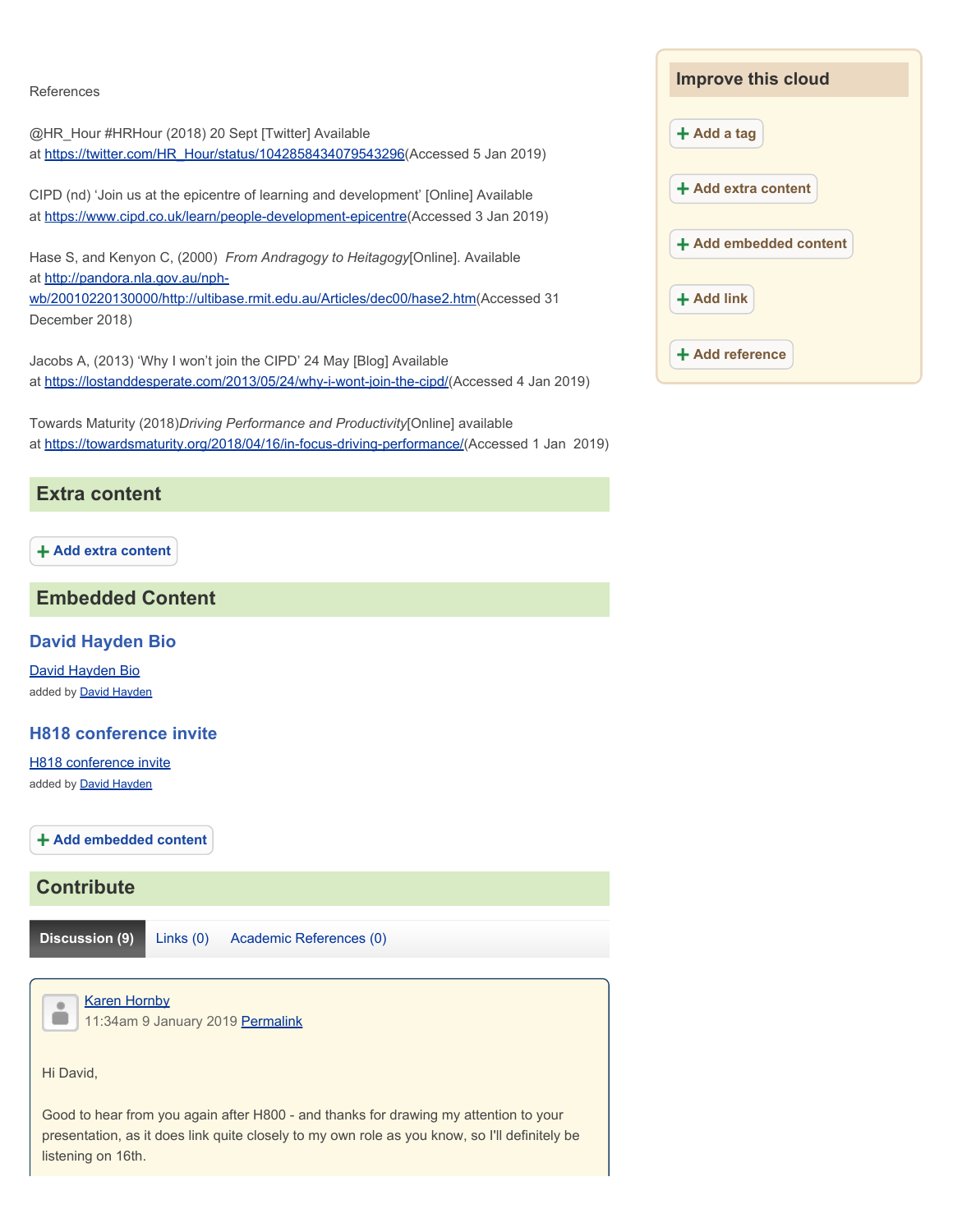<span id="page-3-0"></span>Looking at the abstract (I'l have a look at your poster/video later) .... is an interesting read, particlulary the idea that content knowledge needs to be supported by strategies for delivering learner-led CPD. I have a couple of questions ...

Do you think you have the right balance between the higher level background/aims of CIPD (two paragraphs), and the needs of the intended audience of the MOOC (one paragraph)? (I'm not saying you don't, just wondered your justification :-) )

Would it be helpful to elaborate on how your project links to/addresses one of the themes of the conference?

Best wishes

Karen

<span id="page-3-1"></span> $\ddot{\phantom{a}}$  $\blacksquare$ 

#### patrick shearer

8:59pm 20 January 2019 [Permalink](#page-3-1)

Hi David I enjoyed your invite and will hopefully be tuning in on 16th. Starting to think that a video clip is the way to go. I have some experience of a similar organisation making similar claims a few years ago I won't name them. But needless to say their claims were quickly undermining Ned by the speed of technological development- rendering most of their processes obsolete even if their content wasn't.

<span id="page-3-2"></span>Munir Moosa Sadruddin 11:14am 25 January 2019 [Permalink](#page-3-2)

Hi

Good topic! Will you make OERs available to the practioners. When are you planning to hold MOOC? May be i join

Munir

Bina Howard 1:43am 10 February 2019 [Permalink](#page-4-0)

Hi David,

Very interested in your topic and happy to see another fellow learner designing a mini-MOOC as part of their project. I am interested to know what the driving forces were and the challenges you might envisage moving away from a tutor-led approach to a more participatory approach? I agree it is important for learners to feel empowered and certainly feel they have control in what they are learning. What platform are you intending to use for your MOOC design?

Sounds really good and will certainly be taking notes.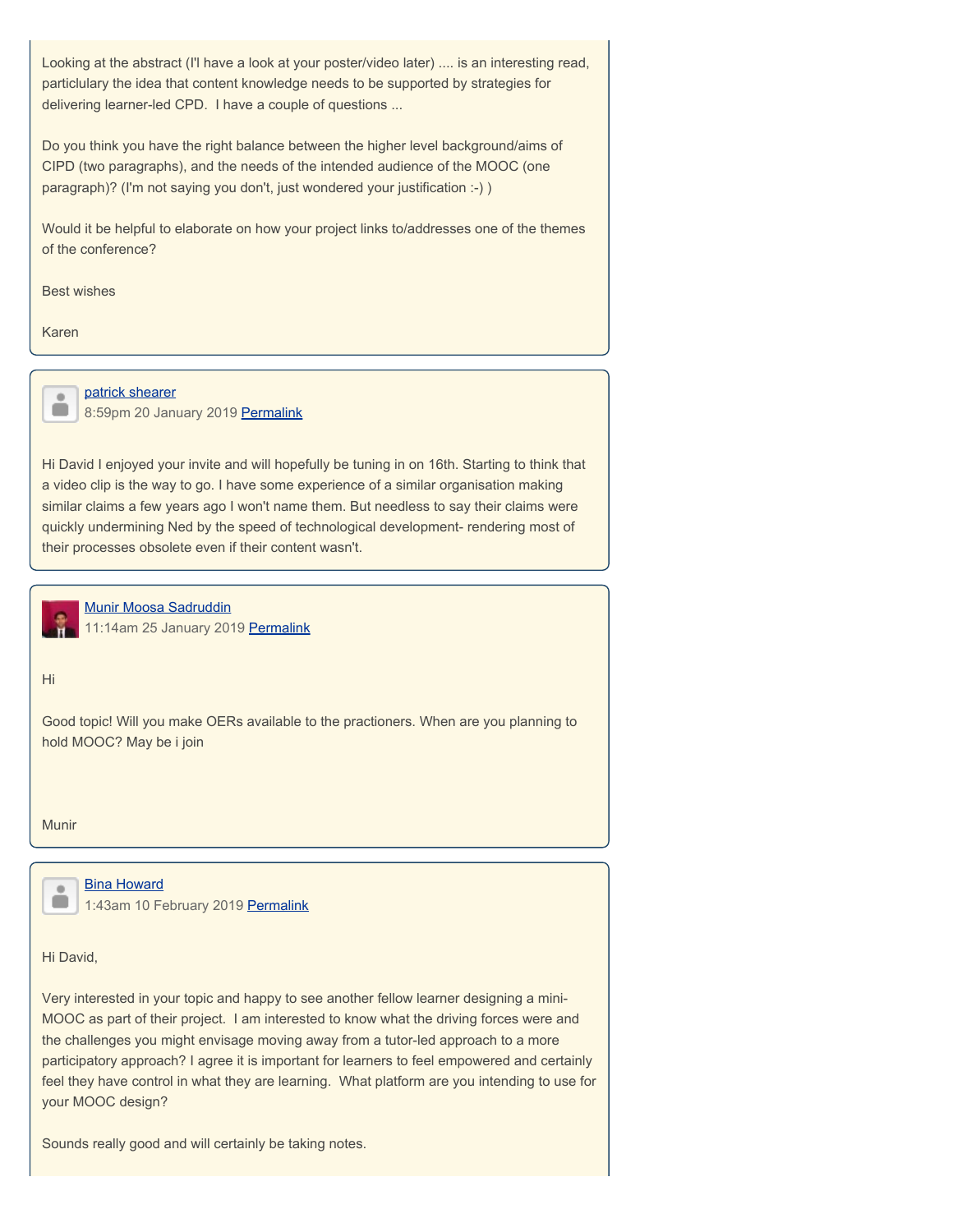<span id="page-4-0"></span>**Bina** 

<span id="page-4-1"></span>

Annette Hendley 11:19pm 13 February 2019 [Permalink](#page-4-1)

#### Hi David

I will watch your presentation with interest. I hope to pick up some tips to better my attempt at a mini-MOOC.

<span id="page-4-2"></span>

**Dr Simon Ball** 5:14pm 18 February 2019 [Permalink](#page-4-2)

#### Hi David

Well done on a great presentation! Here is a summary of the comments and questions you received following your presentation (including those you may have addressed verbally). Please respond in whatever way you choose - I suspect you may wish to deal with the first few in one response!

Best wishes

Simon



#### Dr Simon Ball

5:18pm 18 February 2019 [Permalink](#page-5-0)

#### Hi David

Well done on a great presentation! Here is a summary of the comments and questions you received following your presentation (including those you may have addressed verbally). Please respond in whatever way you choose - I suspect you may wish to deal with the first few in one response!

Best wishes

Simon

- It's all about what the business needs now. We need to make sure that our employees have the skills to find out how to solve a problem at point of need.
- I work in L&D and I'm a bit conflicted about this. Leaders know they can't control or know what employees at all levels need to learn. But of course budget usually follows organisational priorities.
- How has the the MAODE fed into the work of the CIPD? Has the MAODE been useful for the learning offering of the CIPD?
- I think we are seeing a shift to currated content now. Self directed learning is a skill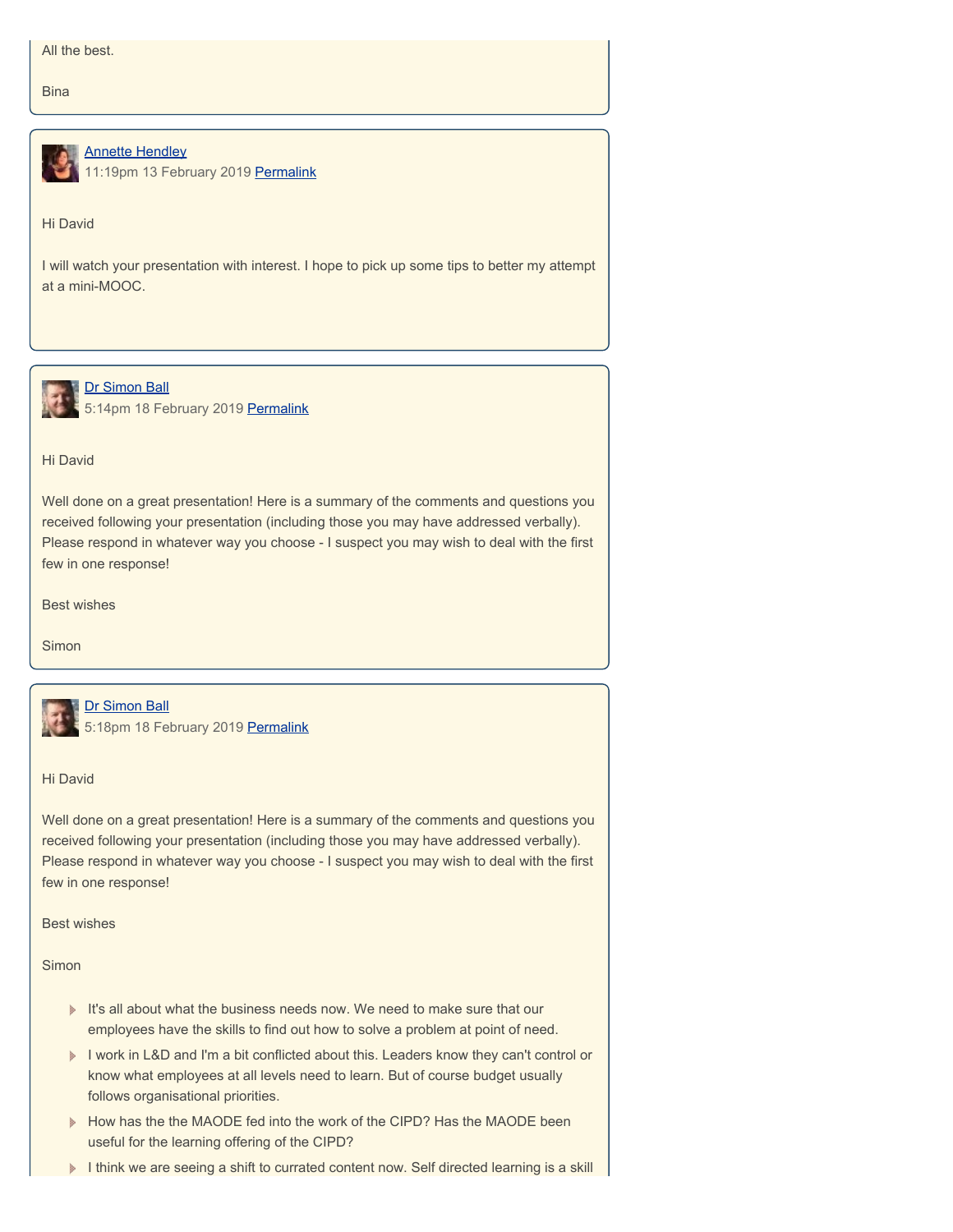<span id="page-5-0"></span>that people need

- what do you mean by a "mini-MOOC"? As opposed to a (regular) MOOC?
- David how have members (who are not associate trainers) been involved in the design?
- Have you thought about which platform you use will use deliver the MOOC?
- **Is it a MOOC or a SPOC? (Small Private Online Course)**
- what is the potential for SMEs or even micro-businesses/solo-preneurs to engage with this?
- **Will there be a discussion forum or other opportuntities for** interaction/collaboration?
- So is this MOOC as much about developing your Itrainers as well as offering a learning experiences for members
- **Experiential learning for CIPD associates?**
- $\bullet$  $\blacksquare$

David Hayden 3:16pm 4 March 2019 [Permalink](#page-7-0)

Firstly many thanks for the lovely comments in the conference chat for my session - I have just listened to it again and re-read the comments - really helping with my EMA!

I think I have covered everything that was asked... if not shout...

Thanks again David

#### **Questions/Comments posted in OpenStudio**

It's all about what the business needs now. We need to make sure that our employees have the skills to find out how to solve a problem at point of need.

I work in L&D and I'm a bit conflicted about this. Leaders know they can't control or know what employees at all levels need to learn. But of course budget usually follows organisational priorities.

How has the the MAODE fed into the work of the CIPD? Has the MAODE been useful for the learning offering of the CIPD?

I think we are seeing a shift to currated content now. Self directed learning is a skill that people need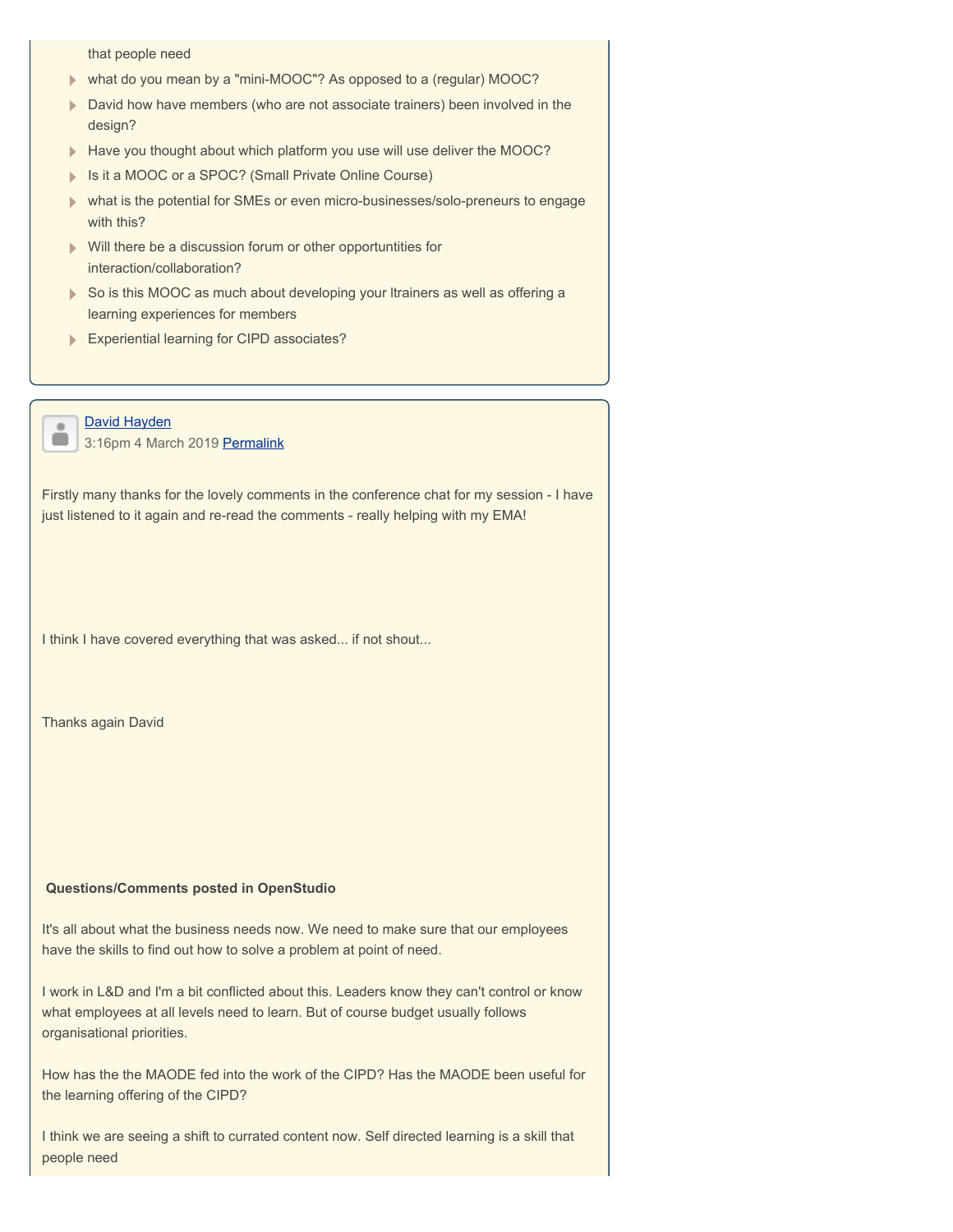what do you mean by a "mini-MOOC"? As opposed to a (regular) MOOC?

David how have members (who are not associate trainers) been involved in the design?

Have you thought about which platform you use will use deliver the MOOC?

Is it a MOOC or a SPOC? (Small Private Online Course)

what is the potential for SMEs or even micro-businesses/solo-preneurs to engage with this?

Will there be a discussion forum or other opportuntities for interaction/collaboration?

So is this MOOC as much about developing your ltrainers as well as offering a learning experiences for members

Experiential learning for CIPD associates?

#### **My Responses**

 Ok, thanks for the questions and the feedback. To answer the questions raised – let me remind the context of the MOOC. There was an identified need to up skill the CIPDs education resources to up skill this group in line with our customer needs.. In initial stages Associates who deliver on our external courses and qualifications, so it is a very targeted audience of about 100 people not an open course as such – but using some open of the design, the platform was going to be a part of our own website, however, this proved problematic – hence seeing Annette and Kelly's use of Trello – this made me think of using this as a solution.

 project using OER to up skill our associates. Other examples have been intuitive The work I have done on MAODE supports our (the CIPDs) digital agenda, the conversations I have had internally over the last year have been linked very much to the technology conversations and a range of design conversations from the H800 module (advances in technologies) and this module (for instance to papers Cathy posted on Microsofts design approach).

I said in the session will have to dig out the paper again where I saw the definition of minimooc – earlier on in the course – but I guess it is in reality a SPOC – wish I had seen that definition earlier!! However after doing some digging around I may have got mixed up with the definitions Weller used when talking about big and little OER!

Weller, Martin (2010). Big and little OER. In: OpenED2010: Seventh Annual Open Education Conference, 2-4 Nov 2010, Barcelona, Spain.

CIPD members give us feedback on all our training courses and as such share their expectations – this has linked into a number of reasons why this mooc/ spoc is needed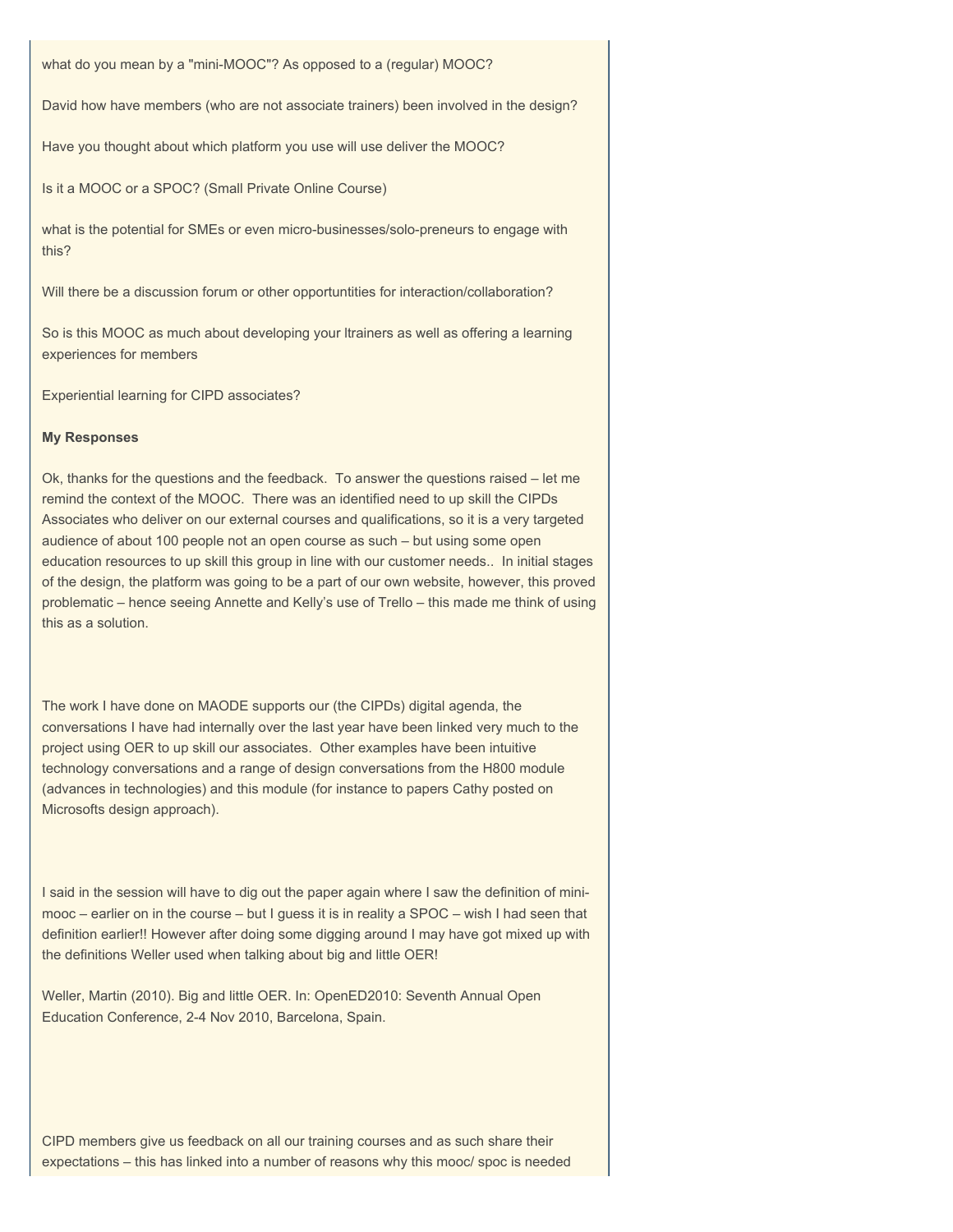<span id="page-7-0"></span>and some of the content as well has been informed from discussion I have had with people on programmes I have delivered.

I plan to have a space for a discussion forum and interaction and regular web sessions too.

David Hayden  $\blacksquare$ 3:17pm 4 March 2019 [Permalink](#page-8-0)

 $\ddot{\phantom{a}}$ 

Firstly many thanks for the lovely comments in the conference chat for my session - I have just listened to it again and re-read the comments - really helping with my EMA!

I think I have covered everything that was asked... if not shout...

Thanks again David

#### **Questions/Comments posted in OpenStudio**

It's all about what the business needs now. We need to make sure that our employees have the skills to find out how to solve a problem at point of need.

I work in L&D and I'm a bit conflicted about this. Leaders know they can't control or know what employees at all levels need to learn. But of course budget usually follows organisational priorities.

How has the the MAODE fed into the work of the CIPD? Has the MAODE been useful for the learning offering of the CIPD?

I think we are seeing a shift to currated content now. Self directed learning is a skill that people need

what do you mean by a "mini-MOOC"? As opposed to a (regular) MOOC?

David how have members (who are not associate trainers) been involved in the design?

Have you thought about which platform you use will use deliver the MOOC?

Is it a MOOC or a SPOC? (Small Private Online Course)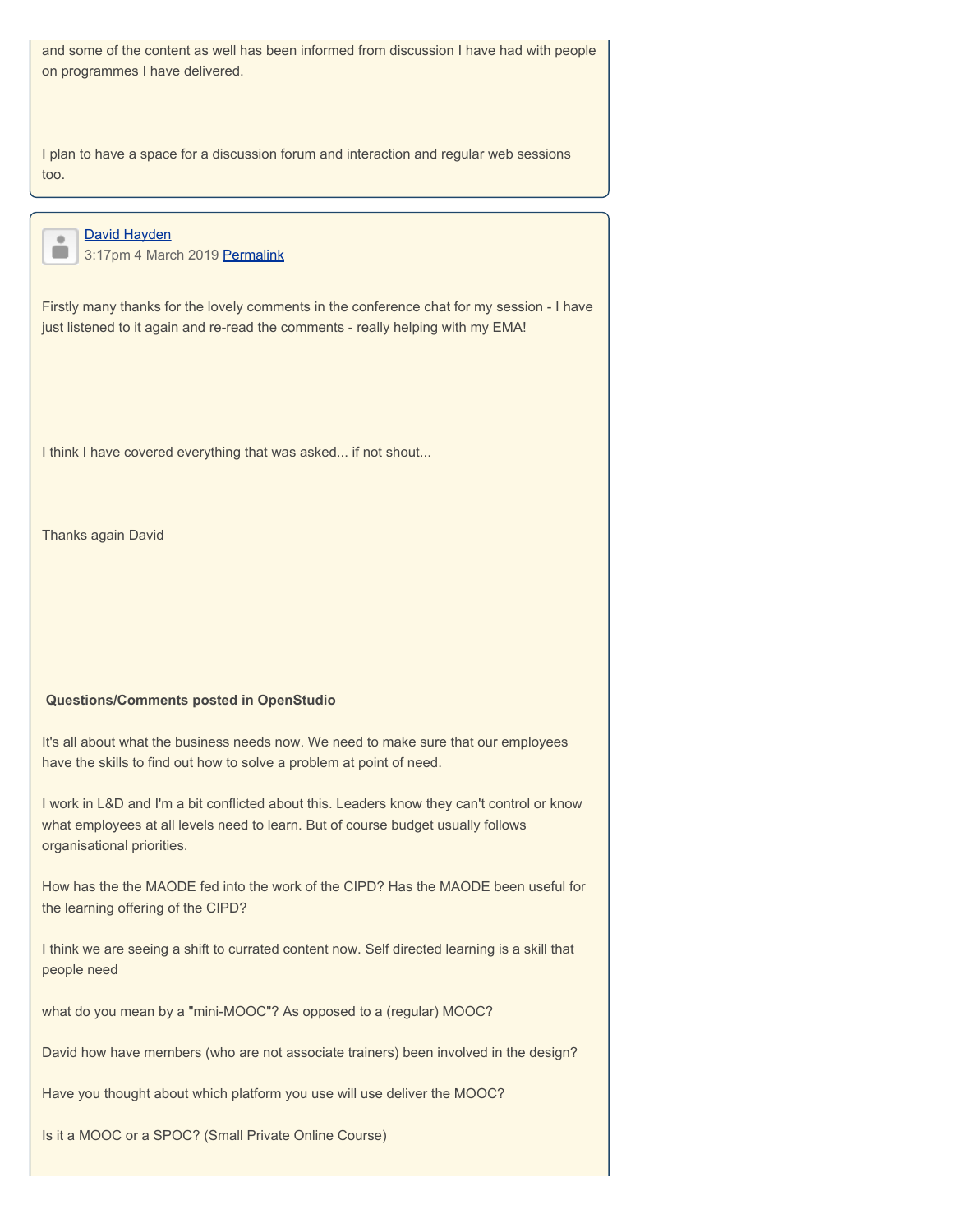<span id="page-8-0"></span>what is the potential for SMEs or even micro-businesses/solo-preneurs to engage with this?

Will there be a discussion forum or other opportuntities for interaction/collaboration?

So is this MOOC as much about developing your ltrainers as well as offering a learning experiences for members

Experiential learning for CIPD associates?

#### **My Responses**

 Ok, thanks for the questions and the feedback. To answer the questions raised – let me remind the context of the MOOC. There was an identified need to up skill the CIPDs education resources to up skill this group in line with our customer needs.. In initial stages Associates who deliver on our external courses and qualifications, so it is a very targeted audience of about 100 people not an open course as such – but using some open of the design, the platform was going to be a part of our own website, however, this proved problematic – hence seeing Annette and Kelly's use of Trello – this made me think of using this as a solution.

 project using OER to up skill our associates. Other examples have been intuitive The work I have done on MAODE supports our (the CIPDs) digital agenda, the conversations I have had internally over the last year have been linked very much to the technology conversations and a range of design conversations from the H800 module (advances in technologies) and this module (for instance to papers Cathy posted on Microsofts design approach).

I said in the session will have to dig out the paper again where I saw the definition of minimooc – earlier on in the course – but I guess it is in reality a SPOC – wish I had seen that definition earlier!! However after doing some digging around I may have got mixed up with the definitions Weller used when talking about big and little OER!

Weller, Martin (2010). Big and little OER. In: OpenED2010: Seventh Annual Open Education Conference, 2-4 Nov 2010, Barcelona, Spain.

CIPD members give us feedback on all our training courses and as such share their expectations – this has linked into a number of reasons why this mooc/ spoc is needed and some of the content as well has been informed from discussion I have had with people on programmes I have delivered.

I plan to have a space for a discussion forum and interaction and regular web sessions too.